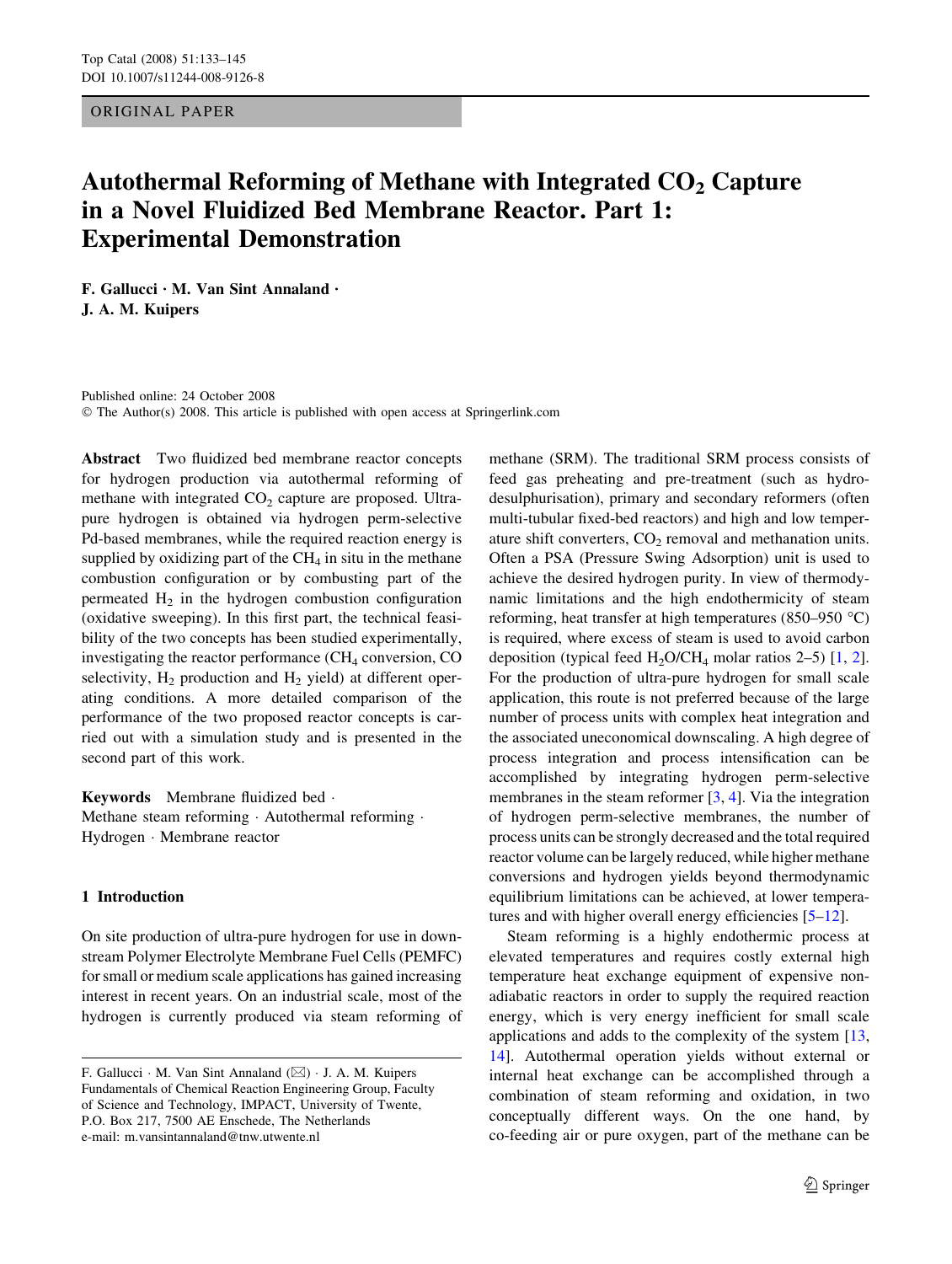oxidised to generate the required energy for the steam reforming in situ (methane combustion concept). Use of pure oxygen avoids nitrogen dilution, which keeps the required reactor volume small and allows integrating  $CO<sub>2</sub>$ capture (circumventing costly  $CO<sub>2</sub>/N<sub>2</sub>$  separation), but requires an expensive cryogenic air distillation unit. This could be circumvented by integrating the  $O_2/N_2$  separation inside the reactor by incorporating oxygen perm-selective (e.g. perovskite type) membranes in the reactor [\[15](#page-11-0)], however, oxygen perm-selective membranes still require further development concerning their mechanical and chemical stability. On the other hand, part of the produced hydrogen can be oxidised to supply the reaction energy (hydrogen combustion concept). This can be accomplished both directly, via recycling part of the hydrogen combusted with air, and indirectly, e.g. via oxidative sweeping (i.e. sweeping with air) on the permeate side of the hydrogen perm-selective membranes, which also allows complete integration of  $CO<sub>2</sub>$  capture but circumvents the use of oxygen perm-selective membranes. Process concepts with integrated  $CO<sub>2</sub>$  capture will become increasingly interesting anticipating increasing costs associated with anthropogenic  $CO<sub>2</sub>$  emissions. Whether it is beneficial to provide the required energy via burning  $CH<sub>4</sub>$  with air using a consecutive separate  $CO<sub>2</sub>/N<sub>2</sub>$  step or via burning  $CH<sub>4</sub>$ with pure  $O_2$  with an ASU (Air Separation Unit) or burning  $H<sub>2</sub>$  obtained via the membranes, remains an overall economical evaluation. In this work, these two different process concepts with integrated  $CO<sub>2</sub>$  capture are evaluated with experiments to give a proof of principle (Part 1) and compared on the basis of a modelling study (Part 2).

The conceptual feasibility of Packed Bed Membrane Reactors (PBMR) for the autothermal reforming of methane has been investigated by many research groups [[16,](#page-11-0) [17](#page-11-0)]. Tiemersma et al. used a detailed numerical simulation study with a 2D reactor model and evaluated different operation modes [\[16](#page-11-0)]. In principle, high energy efficiencies could be achieved with a PBMR for autothermal methane reforming, but very large undesired temperature gradients along the reactor were observed when the reactor was operated adiabatically, which are detrimental for membrane stability. In fact, Ioannides and Verykios [[18\]](#page-12-0) experimentally measured large temperature excursions close to the reactor inlet carrying out ATR in a packed-bed reactor, which they attributed to the higher reaction rate of methane oxidation compared to the SRM. These observations have also been supported by simulations using 1D non-isothermal models [\[17](#page-11-0), [19\]](#page-12-0). Moreover, mass transfer limitations from the catalyst bed to the membrane surface (also referred to as concentration polarization) as a result of the selective  $H_2$  removal, were found to be quite important, especially for membranes with the commercially required high membrane permeability. Concentration polarization (and the associated losses in reactor performance) can only be avoided by selecting a small membrane tube diameter, while pressure drop restrictions limit the minimum size of the catalyst particles (resulting in low particle effectiveness factors), thus leading to undesired, small tube diameter over particle diameter ratios. All these disadvantages can be overcome by using fluidized beds, with which heat and mass transfer rates can be greatly improved compared to what can be maximally achieved with fixed beds, at much lower pressure drops. Recently, Patil et al. [\[15](#page-11-0)] indeed demonstrated the absence of temperature gradients and mass transfer limitations to the membrane surface in a Fluidized Bed Membrane Reactor (FBMR) for methane steam reforming. Also Boyd et al. [[20\]](#page-12-0), Abashar and Elnashaie [\[21](#page-12-0)] and Chen et al. [\[22](#page-12-0)] showed the good performance of FBMRs for autothermal reforming of methane without problems associated with mass transfer limitations or temperature profiles.

In this work, the two different fluidized bed membrane reactor concepts for autothermal methane reforming with integrated  $CO<sub>2</sub>$  capture are studied, the first concept is based on methane combustion (extending the work by Patil et al. [\[15](#page-11-0)]) and the second concept is based on hydrogen combustion (novel concept). In Part 1, the technical feasibility of the two concepts are assessed with dedicated experiments giving a proof of concept. First, the fluidized bed membrane reactor concepts are described in more detail and the experimental set-up is outlined. Subsequently, the experimental results on the two concepts are described and discussed. In Part 2 the reactor performance of the two concepts is compared over a wide range of operating conditions using simulations.

#### 2 Fluidized Membrane Reactor Concepts

The two fluidized bed membrane reactor concepts are schematically depicted in Fig. [1.](#page-2-0) Figure [1a](#page-2-0) shows the methane combustion configuration. Hydrogen perm-selective membranes are integrated in a fluidized reforming/shift top section where ultra-pure  $H_2$  is extracted and the energy required for the steam reforming is supplied via in situ methane oxidation in a separate fluidized bottom section, where oxygen is selectively fed to the methane/steam feed via oxygen perm-selective membranes. Two different sections are required because metallic Pd-based membranes for selective  $H_2$  extraction can only be operated below typically 700  $\degree$ C because of membrane stability, while acceptable  $O_2$  fluxes through available perovskitetype  $O_2$  perm-selective membranes can only be realized above 900–1000 °C (see also Patil et al.  $[15]$  $[15]$ ). Alternatively, air or pure oxygen could be fed directly to the top section, in which case, however, air separation or  $CO<sub>2</sub>$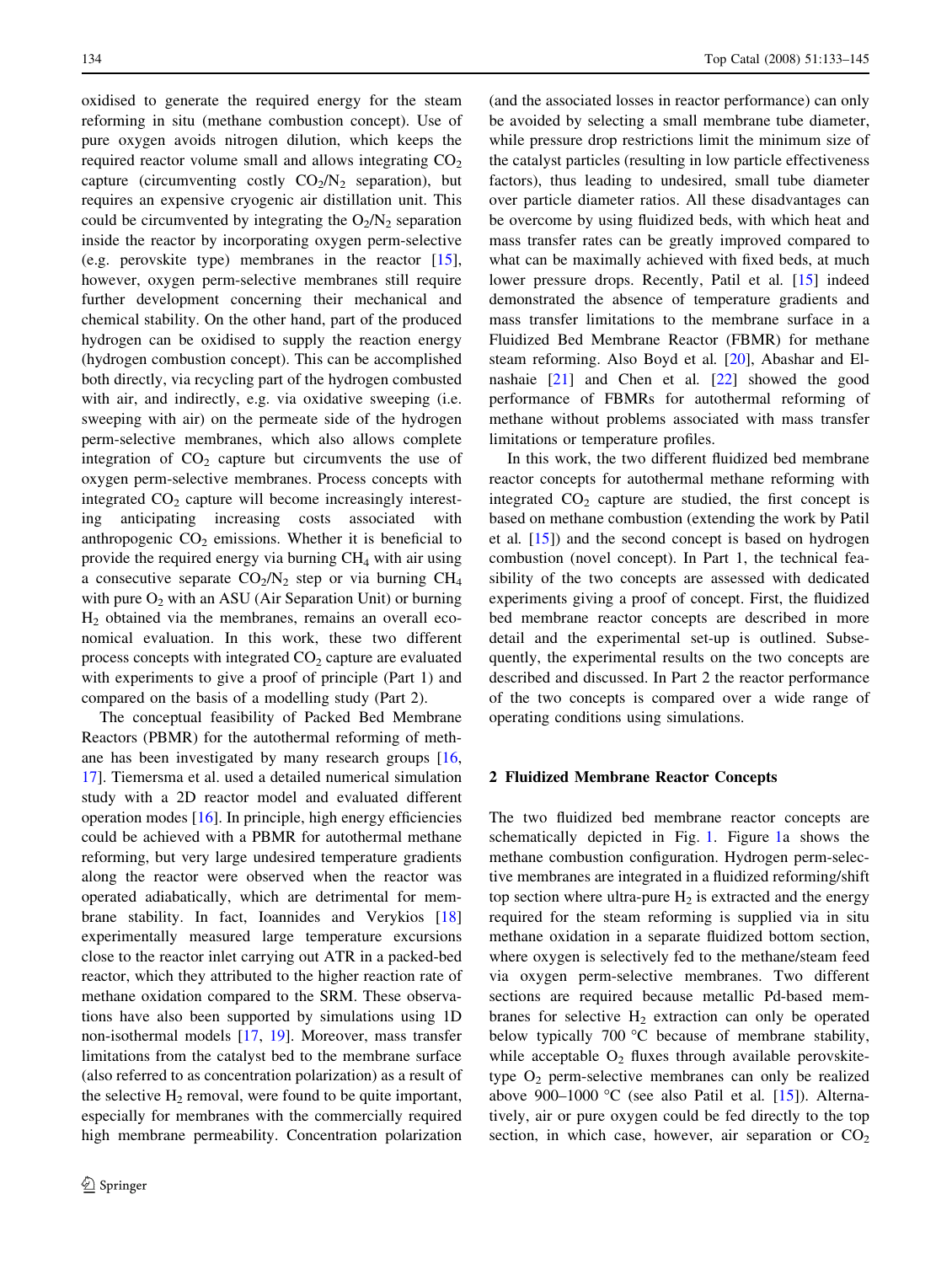<span id="page-2-0"></span>Fig. 1 Schematic representation of the two fluidized membrane reactor concepts for autothermal methane reforming with integrated  $CO<sub>2</sub>$  capture. **a** Methane combustion configuration. b Hydrogen combustion configuration. Reprinted from Patil et al. [\[15\]](#page-11-0), with permission from Elsevier



capture is no longer integrated in the reactor. In the oxidation section,  $CH<sub>4</sub>$  is partially oxidized in order to achieve

the high temperatures required for  $O<sub>2</sub>$  permeation through the perovskite membranes and to simultaneously preheat part of the CH4/steam feed. The preheated feed is mixed with additional  $CH<sub>4</sub>$  and steam and fed to the reforming/ shift section, where  $CH_4$  is completely converted to CO,  $CO<sub>2</sub>$  and H<sub>2</sub> because of the selective H<sub>2</sub> extraction through the Pd membranes which shifts the methane steam reforming.  $H_2$  extraction can be achieved by using deadend Pd membranes and applying a vacuum on the permeate side. Alternatively, a sweep gas (such as  $H_2O$ ) could be used, but the decrease in membrane area due to the increased driving force should outweigh the additional costs for separating  $H_2$  from the sweep gas. Overall autothermal operation can be achieved by tuning the overall  $CH<sub>4</sub>, O<sub>2</sub>$  and steam fed to the reactor. The distinct advantage of this reactor concept is that the temperatures in both sections can be controlled independently by selecting the proper ratio of  $CH<sub>4</sub>/H<sub>2</sub>O$  fed at the oxidation and reforming/shift sections, while maintaining overall autothermal operation with optimal energy efficiency.

In Fig. 1b the novel hydrogen combustion configuration is shown, where the energy for steam reforming is delivered via burning part of the produced hydrogen. This configuration consists of only one fluidized bed section, where two types of hydrogen perm-selective membranes are incorporated: dead-end Pd-based membranes to recover ultra-pure  $H_2$  by applying a vacuum on the permeate side (similar to the ones used in the methane combustion configuration) and U-shaped Pd-based membranes with oxidative sweeping, by feeding air to the permeate side to burn the permeated hydrogen. The hydrogen combustion configuration has the clear advantage that only one section is required, circumventing the need for a (costly) high temperature bottom section. On the other hand, in the methane combustion configuration steam is produced in situ, which enhances the CO conversion. Moreover, in the hydrogen combustion configuration, part of the expensive Pd-based membranes are used to burn part of the produced hydrogen, while for the methane combustion configuration further development of oxygen perm-selective membranes (esp. the mechanical and chemical stability) is essential. In this paper the technical feasibility of the two reactor concepts for autothermal reforming of methane is investigated experimentally. The experimental results for the two concepts will be interpreted with a simplified model. In the second part of this work, a more detailed reactor model will be used to compare the performance of the two reactor concepts as a function of the operating conditions.

### 3 Experimental Setup

In order to assess the technical feasibility of both concepts, a fluidized bed membrane reactor was constructed of 10 cm diameter and 60 cm height, equipped with 10 cylindrical dead-end Pd-based membranes, connected via a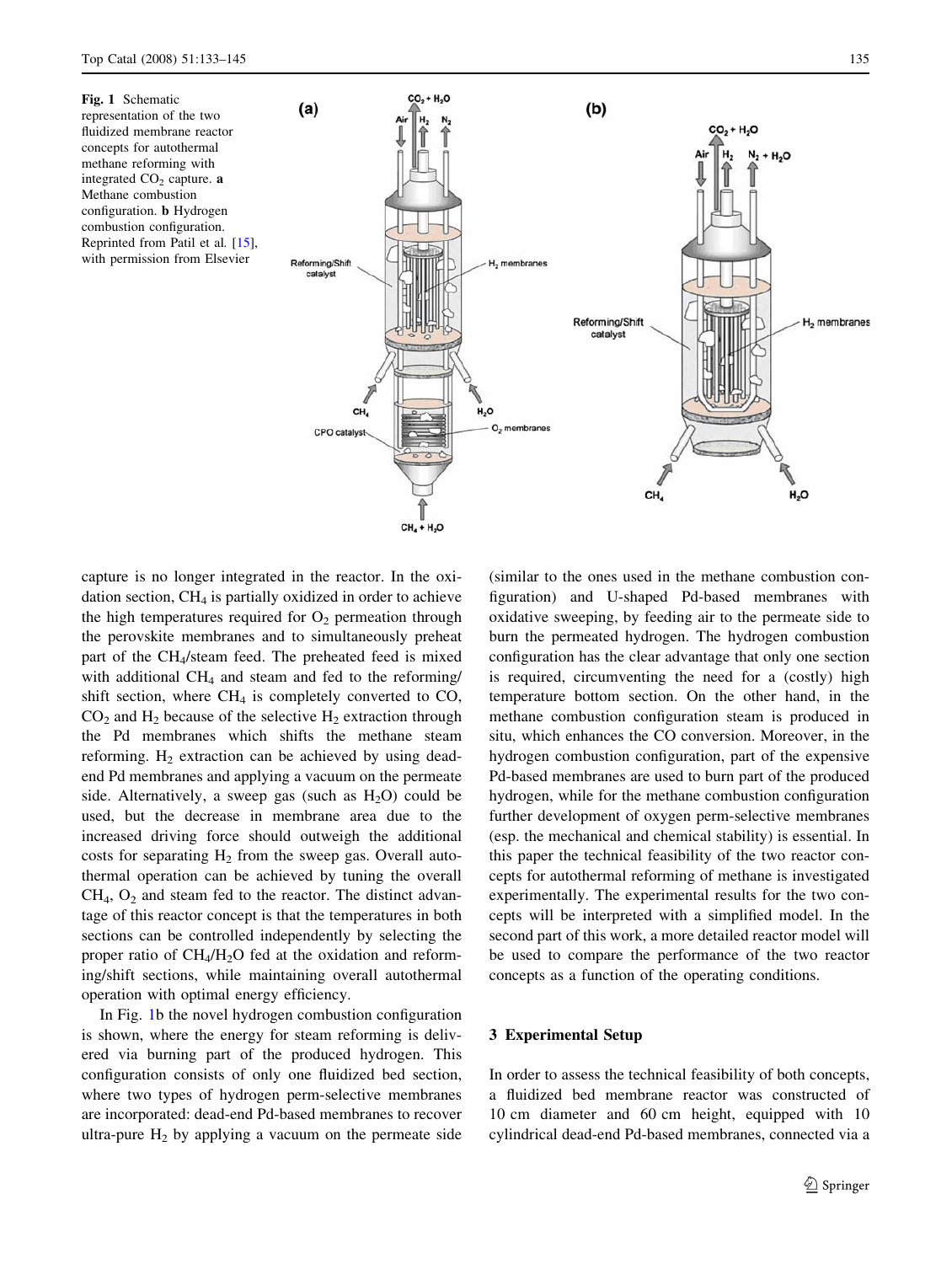

Fig. 2 Pictures of the membrane assembly (a) and the fluidized membrane module (b)

tree structure to the permeate side of the reactor, and 2 U-shaped cylindrical Pd-based membranes (see Fig. 2). For testing the methane combustion configuration, the lines to

and from the U-shaped membranes were closed, while the testing of the hydrogen combustion configuration was carried out with only one of the U-shaped membranes, using the second one as a spare, to which could be switched without opening the reactor (but this provision turned out to be abundant). The dead-end and U-shaped Pd-based membranes used in the reactor have been procured from REB Research and Consulting, Ferndale, USA. Both membrane types consist of metal tube reinforced with Inconel with on both sides a thin layer of Pd. The dead-end membranes are 3.2 mm in diameter and 20 cm in length with a Pd layer of  $4-5 \mu m$  thickness on the inside and outside. The U-shaped membranes have dimensions: 3.2 mm diameter and 41 cm length, with a Pd layer thickness of  $1.5$  and  $0.3 \mu m$  on the outside and inside. respectively. The methane combustion configuration was simulated by feeding air directly to the fluidized bed. At the moment, problems concerning the mechanical and chemical stability and sealing of perovskite type membranes prohibits testing the methane combustion configuration with completely integrated air separation.

The process flow diagram for the pilot plant set-up is depicted in Fig. 3. The setup consists of three sections, a feed section, a reactor section and an analysis section. The feed section consists of the feed gases supply from gas cylinders  $(N_2, H_2, CH_4$  and Air) and mass flow controllers to set the desired flow rate and gas composition. All gas supply lines are additionally protected with pneumatically



Fig. 3 Process flow diagram of the pilot plant set-up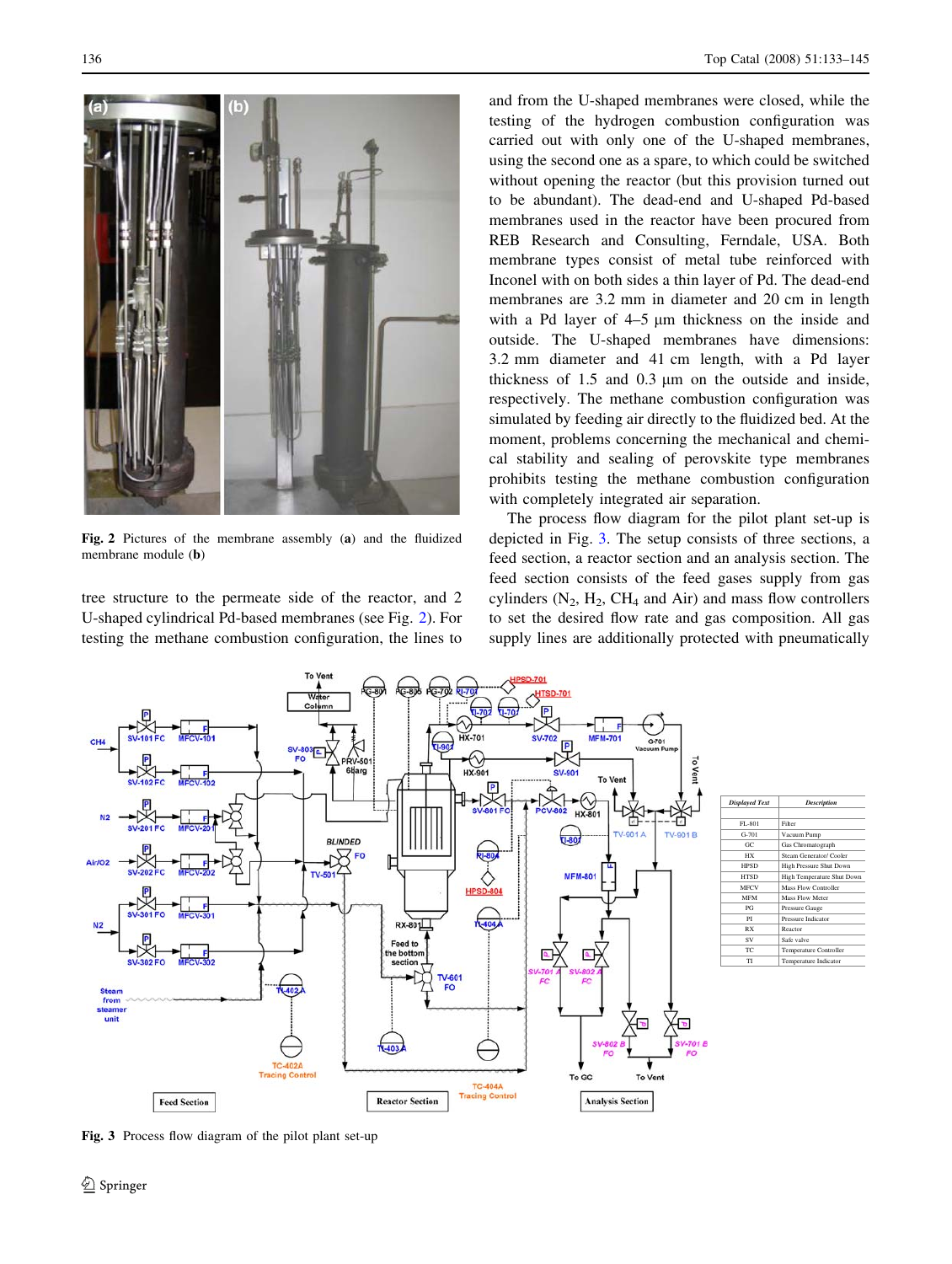<span id="page-4-0"></span>operated shut-off valves to cut-off gas supply in case of an emergency shutdown. For the steam generation a HPLC pump is used to feed a precise amount of demineralised water into an electrical furnace that generates steam. The steam supply lines and the reactor exhaust lines are insulated and covered with electrical tracing to maintain the temperature sufficiently high ( $\sim$  200 °C) to avoid water condensation and pressure fluctuations in the reactor due to droplet formation.

The fluidized bed membrane reactor is heated using three electrical furnaces in order to overcome unavoidable heat losses. The reforming catalyst was specially prepared by Shell Global Solutions International b.v. and is a highly active noble metal-based CPO catalyst. Two commercial Ni-based catalysts were tested and severe coking was found with these catalysts at the operating conditions investigated in this work in strong contrast with the noble metal-based catalyst. The catalyst particles (sieved to  $50-75 \text{ }\mu\text{m}$ ) were largely diluted with alumina particles  $(104 \mu m)$  (using 50 g catalyst and 1.4 kg alumina) to provide sufficient bed height for complete immersion of the Pd membranes in the fluidized suspension. With the selected particle sizes, particle segregation in the fluidized mixture was found to be minimal (concluded from separate experiments in a small glass fluidized bed at atmospheric conditions). The alumina particles were procured from Aldrich (activated neutral Brockmann type of 150 mesh size) and treated at 900  $^{\circ}$ C for 24 h (to convert the  $\gamma$ -phase into the  $\alpha$ -phase and reduce the surface area and acidity). By conducting experiments in the pilot plant without CPO catalyst and with and without inert particles it was ensured that the contribution of gas phase reactions is negligible and that the reactor metal tube and inert particles do not exhibit catalytic activity. Moreover, with experiments in which the CPO catalyst amount was varied, it was excluded that reaction kinetic limitations restricted the methane conversion.

The reactor feed (using a three-way valve to bypass the reactor), reactor exhaust (retentate), product  $H_2$  (permeate) or U-tube exhaust streams are sampled and their composition analyzed using an IR analyzer, with which the  $H_2$ , CO,  $CO<sub>2</sub>$  and  $CH<sub>4</sub>$  content is measured, or a micro-GC (Varian CP-4900) equipped with two molsieve  $(5 \text{ Å})$  columns and one Poraplot Q column. One of the molsieve columns is used to detect  $O_2$ ,  $N_2$ , CH<sub>4</sub> and CO, while the other is used to detect  $H_2$  or He. The Poraplot Q is used to measure  $CO<sub>2</sub>$  and traces of H<sub>2</sub>O. For more details on the experimental set-up and experimental results (including details on experimental errors) for methane steam reforming conditions (i.e. without methane combustion or hydrogen combustion), the interested reader is referred to Patil [\[23](#page-12-0)]. The experimental error was always within 2%, based on the overall carbon balance. Before discussing in detail the experimental results for the methane and hydrogen combustion configurations and the effect of different operating conditions on the reactor performance, the hydrogen permeability of the dead-end and U-shape Pdmembranes is discussed.

## 4 Results and Discussion

#### 4.1 Hydrogen Permeability

Based on extensive membrane permeability measurements in a small membrane reactor set-up, a lumped flux expression for the dead-end Pd-membranes has been developed by Patil et al. [[15\]](#page-11-0), summarized in Table 1. The authors have demonstrated that external gas phase mass transfer limitations could be neglected in their flux experiments. Additional experiments were carried out in the pilot plant to determine the membrane permeability for the U-shaped Pd-based membranes. Again, absence of external gas phase mass transfer limitations to the membrane surface was experimentally verified by demonstrating that the membrane flux was only a function of the hydrogen partial pressure and that identical membrane fluxes were measured for cases with pure hydrogen and for cases with a  $H_2/N_2$ mixture with different compositions at different operating pressures, but the same hydrogen partial pressure. Experimental results for the membrane permeability where the

Table 1 Permeation characteristics of the used dead-end and U-shaped Pd-based membranes

| Flux of $H_2$ through Pd membranes                                                |
|-----------------------------------------------------------------------------------|
| $J_{{\rm H}_2}=K_m\Big(p_{{\rm H}_2,f}^n-p_{{\rm H}_2,p}^n\Big).$                 |
| where $p_{\text{H}_{2}}$ is the hydrogen partial pressure [Pa] and $K_{m}$ is the |

where  $p_{\text{H}_2}$  is the hydrogen partial pressure [Pa] and  $K_m$  is the membrane permeance [mol/(m<sup>2</sup> s Pa<sup>n</sup>)]

| Dead end Pd membrane |      |                      |                                               |
|----------------------|------|----------------------|-----------------------------------------------|
| Pd layer thickness   |      | $4.5 \times 10^{-6}$ | m                                             |
| Membrane diameter    |      | 3                    | mm                                            |
| Membrane length      |      | 200                  | mm                                            |
| U-shaped Pd membrane |      |                      |                                               |
| Pd layer thickness   |      | $1.5 \times 10^{-6}$ | m                                             |
| Membrane diameter    |      | 3                    | mm                                            |
| Membrane length      |      | 410                  | mm                                            |
|                      | T(K) | n                    | $K_m$ (mol/m <sup>2</sup> s Pa <sup>n</sup> ) |
| Permeation results   |      |                      |                                               |
| Dead end             | 773  | 0.9309               | $8.38 \times 10^{-9}$                         |
| U-shaped             | 773  | 0.9309               | $4.31 \times 10^{-9}$                         |
| Dead end             | 873  | 0.7836               | $6.56 \times 10^{-8}$                         |
| U-shaped             | 873  | 0.7836               | $4.61 \times 10^{-8}$                         |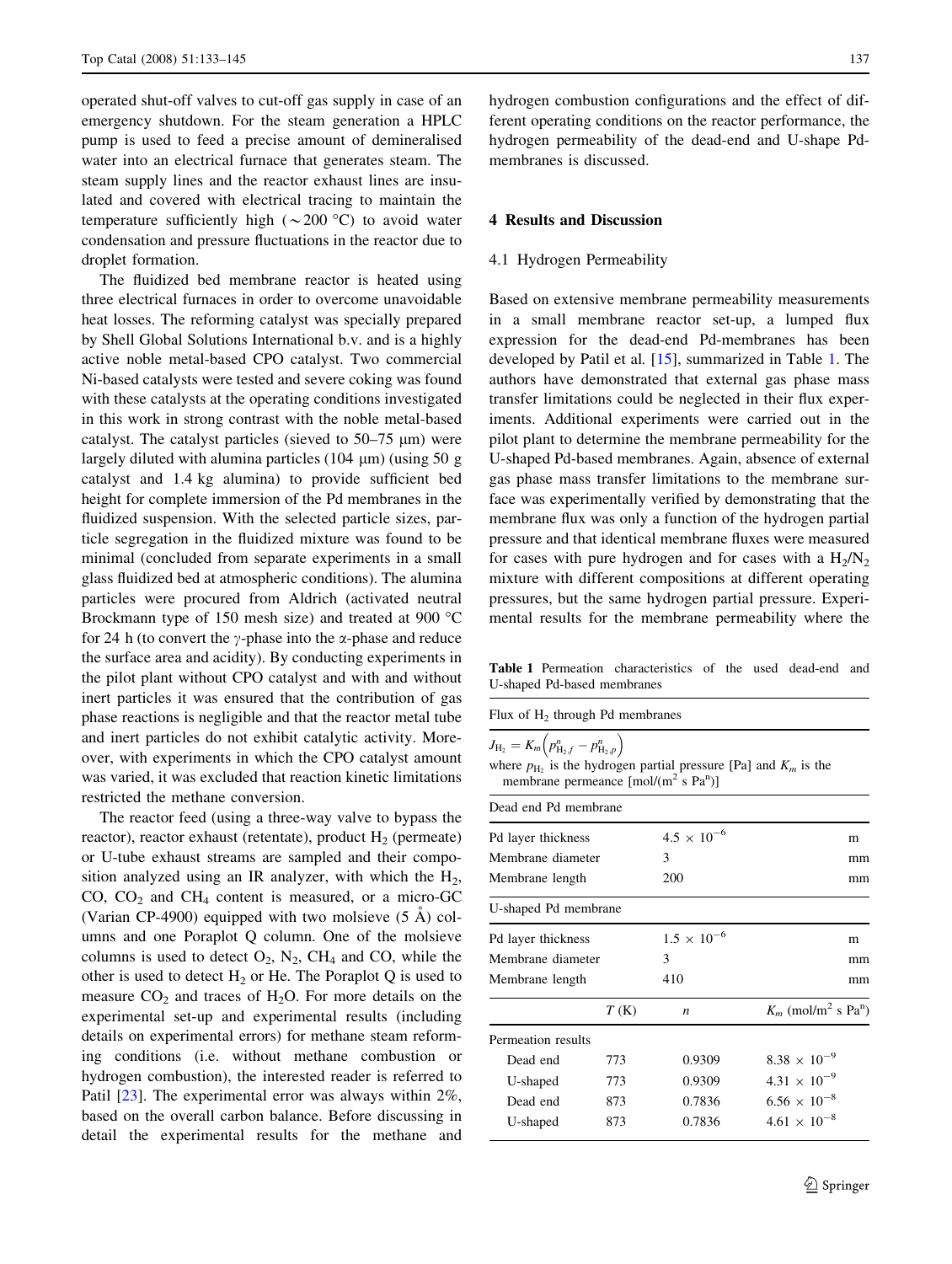

Fig. 4 Hydrogen permeation flow rate through a U-shaped membrane as a function of the hydrogen partial pressure ( $T = 600$  °C)



Fig. 5 Comparison of calculated and measured hydrogen flow rate through the U-shaped membrane as a function of the hydrogen partial pressure at two different temperatures

hydrogen partial pressure was varied by varying the composition at the same operating pressure and by varying the pressure for the same composition are shown in Fig. 4. A lumped flux expression for the hydrogen permeability has been derived from the experimental data and is also given in Table [1.](#page-4-0) In Fig. 5 a comparison between the measured and calculated fluxes as a function of the hydrogen partial pressure at two different temperatures is given, showing good agreement with a maximum error of 4.8%. With the micro-GC it was confirmed that the perm-selectivity (defined as the  $H_2$  flow relative to the flow of the other component) of all other components were well above  $10^4$ .

Next, the reactor performance of the two reactor configurations will be discussed consecutively in terms of the methane conversion (relative change in methane molar flow rate) and the CO selectivity (CO molar flow rate relative to the sum of the CO and  $CO<sub>2</sub>$  molar flow rates in the product stream). The measured results will be interpreted with a simplified model, which essentially assumes infinitely very fast reaction kinetics and bubble-to-emulsion phase mass transfer and complete back-mixing in the emulsion phase. For the case of a fluidized bed without membranes, this model reduces to the ideally well-mixed equilibrium reactor. For the fluidized bed membrane reactor concepts, hydrogen extraction from the reaction mixture via the membranes is taken into account with the correlations listed in Table [1.](#page-4-0) It should be pointed out here that the hydrogen flux through the membranes is somewhat underestimated with this model, due to the fact that the hydrogen partial pressure in the reaction mixture is somewhat underestimated as a consequence of the assumption that the reaction mixture is well-mixed. The validity of the assumptions will be studied with a more detailed model in part 2 of this work.

## 4.2 Methane Combustion Configuration

First, the performance of a fluidized bed membrane reactor for autothermal reforming of methane is investigated with experiments where methane, steam and air are all fed to a fluidized bed with immersed hydrogen perm-selective membranes in order to demonstrate the technical feasibility of the methane combustion configuration. A typical experiment consists of first determining the feed composition experimentally (using the reactor bypass), then feeding the gaseous reactants to the fluidized bed with permeate sides of the membranes closed and measuring the reactor exhaust composition and finally, measuring the reactor exhaust composition and permeate flow rate for the case that the permeate side of the dead-end membranes was opened and a vacuum was applied. When referring to measurements without the membranes, it should be understood that in these measurements the before-described reactor unit was used with the membrane bundle physically present inside, however, where  $H_2$  was not extracted. A typical example of the measured product composition during an experiment is shown in Fig. [6](#page-6-0). The figure clearly shows that the use of Pd membranes positively influences the methane conversion (decrease in methane partial pressure). Moreover, part of the hydrogen produced is recovered as CO-free hydrogen stream, which can be directly fed to a PEM fuel cell. It is highlighted here that no temperature gradients inside the fluidized bed were observed. Experiments were carried out at  $600 °C$  and 2 bara operating pressure for different feed compositions, varying the  $O_2/$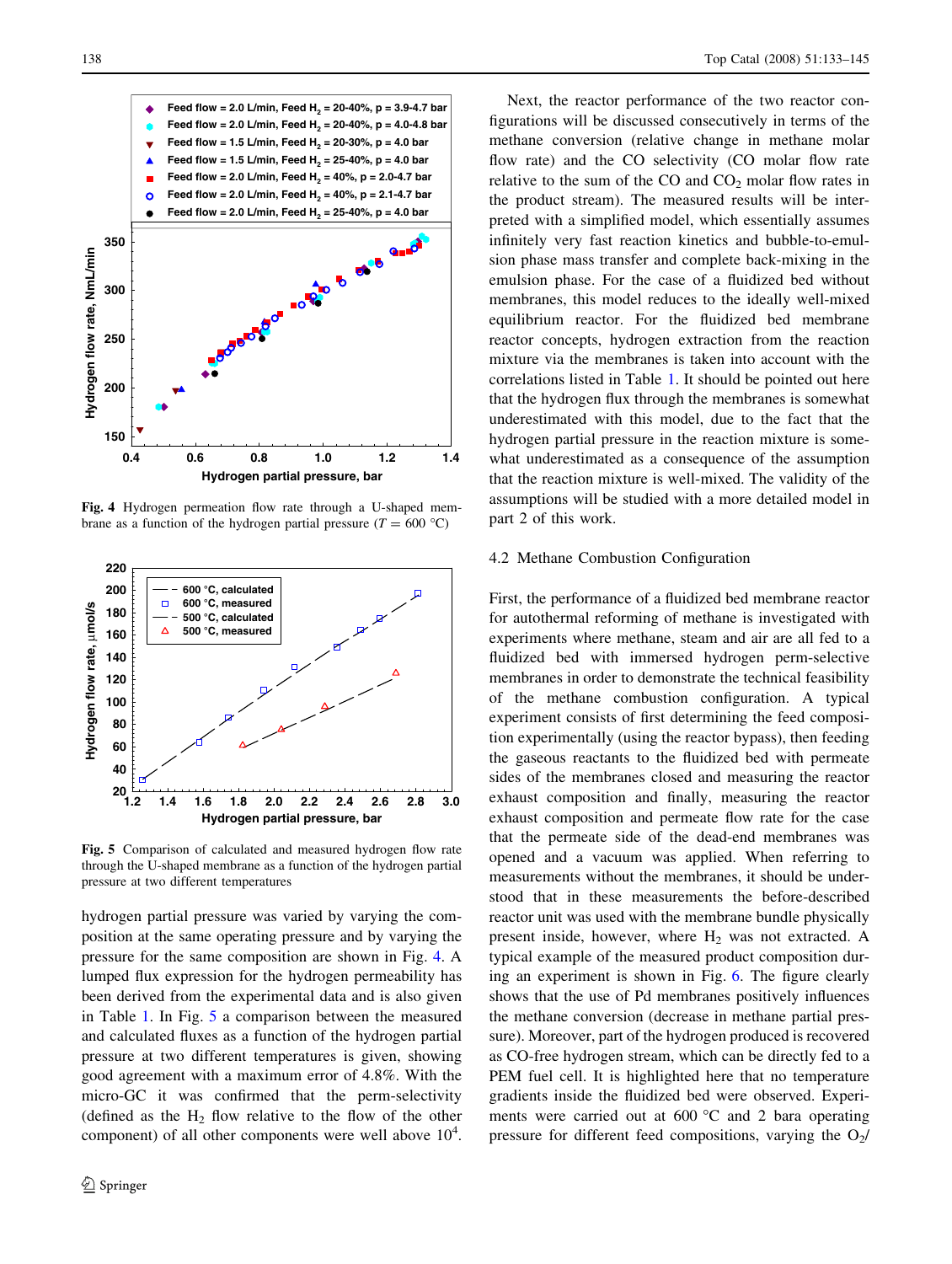<span id="page-6-0"></span>

Fig. 6 Feed and product composition as a function of time during a typical experiment

 $CH<sub>4</sub>$  ratio in the range 0–0.4 and the H<sub>2</sub>O/CH<sub>4</sub> ratio in the range 3–4 and at different gas velocities  $u/u_{mf}$  in the range 2–4 (the minimum fluidization velocity  $u_{mf}$  was experimentally determined at 2.71  $\times$  10<sup>-3</sup> m s<sup>-1</sup> at 600 °C using pressure drop measurements). In these experiments  $N_2$  was used as a reference inert gas to check the mass balance.

Figure  $7$  shows that the CH<sub>4</sub> conversion increases and the CO selectivity decreases when increasing the  $O_2/CH_4$ ratio in the feed for both the case with and without membranes, as expected, because of the additional oxidation reactions (viz. methane partial oxidation) and consecutive water–gas-shift reaction. The figure also shows the clear benefit of  $H_2$  extraction via the dead-end Pd-membranes, i.e. strong increase in methane conversion and strong decrease in CO selectivity (esp. at high  $O_2/CH_4$  ratios). The simplified reactor model, that assumes infinitely fast reaction kinetics and bubble-to-emulsion phase mass transfer and complete back-mixing, describes the experimental results quite reasonably. The small discrepancies are attributed to small bubble-to-emulsion phase mass transfer limitations or overestimation of the extent of mixing in the emulsion phase, which will be studied in more detail in Part 2 of this work. The total amount of hydrogen produced and the amount of hydrogen extracted via the Pd membranes decreases for increasing  $O_2/CH_4$  ratios, as depicted in Fig. [8](#page-7-0)a. Due additional oxidation reactions (note that the oxygen conversion was complete in all cases) and consecutive water–gas-shift, the hydrogen partial pressure and consequently the hydrogen permeation rate decreases, decreasing the amount of  $H_2$  produced per mole of  $CH_4$  fed (see Fig. [8](#page-7-0)b). The underestimation of the amount of hydrogen extracted via the membranes is explained by the overestimation of the axial gas back-mixing in the fluidized bed. The presence of the membranes and the extraction of gas out of the emulsion phase strongly obstruct the macro-



Fig. 7 Measured and calculated  $CH<sub>4</sub>$  conversion (a) and CO selectivity (b) as a function of the  $O_2/CH_4$  ratio in the feed with and without membranes (methane combustion configuration,  $T = 600$  °C,  $p = 2$  bar,  $u/u_{mf} = 2$ , H<sub>2</sub>O/CH<sub>4</sub> = 4, O<sub>2</sub>/CH<sub>4</sub> = 0–0.4)

scale solids circulation usually present in fluidized beds without internals, resulting in more plug-flow behavior of the gas phase, without destroying the excellent heat transfer characteristics of the fluidized bed (i.e. virtually isothermal conditions) (Deshmukh et al. [\[24](#page-12-0)]). In addition, by providing more membrane area (or membranes with a higher hydrogen permeability) the hydrogen production rate could be further increased. From Figs. 7 and [8,](#page-7-0) it is clear that at higher  $O_2$ /CH<sub>4</sub> ratios, the CH<sub>4</sub> conversion increases and the CO selectivity decreases, but with a negative effect on the total  $H_2$  production rate. However, feeding air enables operation under autothermal conditions. How to tune the  $O<sub>2</sub>/CH<sub>4</sub>$  ratio for overall autothermal operation and what the reactor performance is under these conditions is discussed in Part 2 of this work.

An important parameter influencing the reactor performance is the  $H<sub>2</sub>O/CH<sub>4</sub>$  feed ratio. In fact, steam is added to the reactor system for the steam reforming and water–gasshift reactions but also to avoid carbon deposition. In order to investigate the effect of the  $H_2O/CH_4$  ratio on the  $CH_4$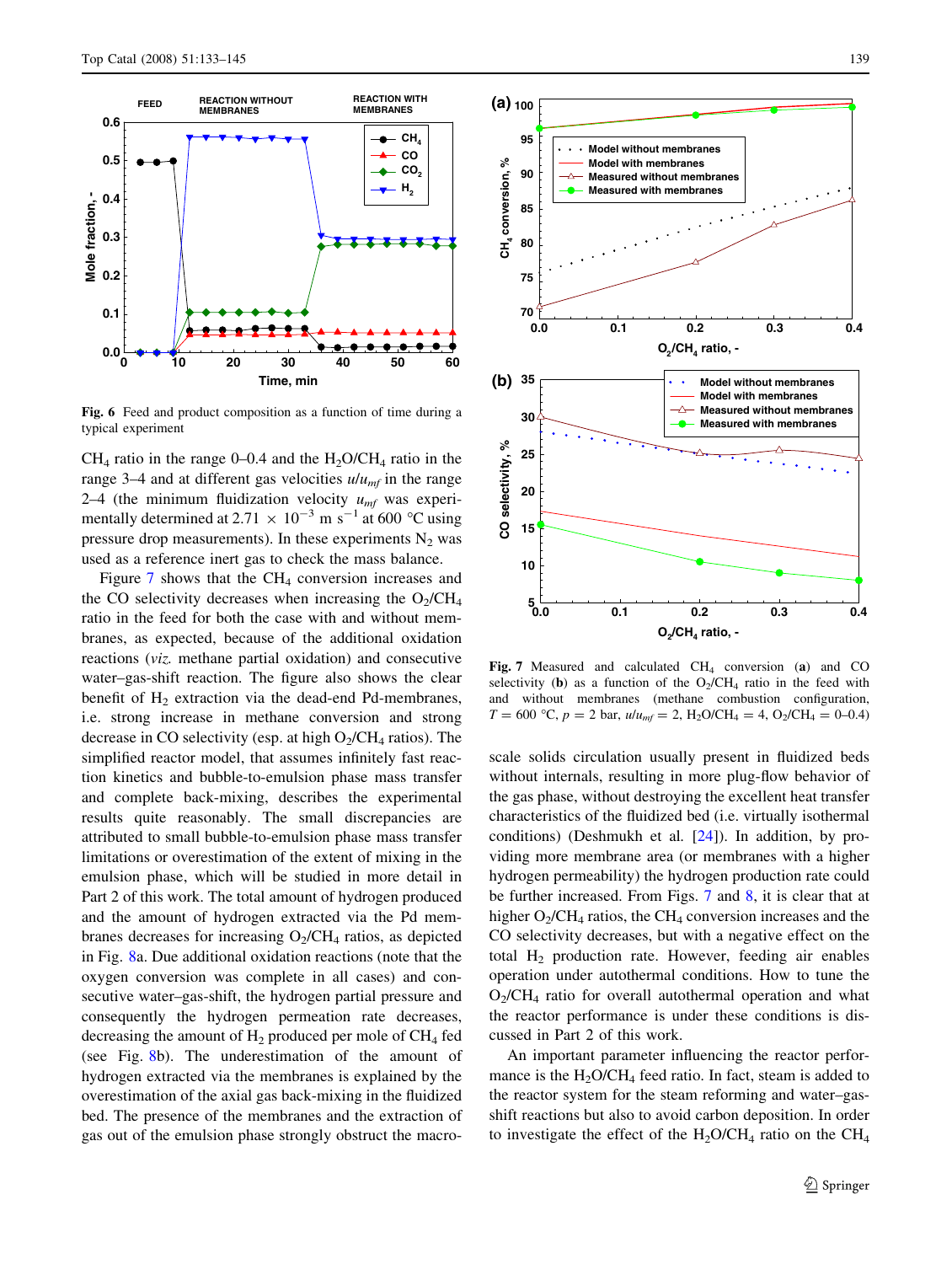<span id="page-7-0"></span>

Fig. 8 Measured and calculated total  $H_2$  production and extracted  $H_2$ flow rate (a) and H<sub>2</sub> yield (extracted H<sub>2</sub>/CH<sub>4</sub> fed) (b) as a function of the  $O_2/CH_4$  ratio in the feed (methane combustion configuration,  $T = 600$  °C,  $p = 2$  bar,  $u/u_{mf} = 2$ , H<sub>2</sub>O/CH<sub>4</sub> = 4)

conversion, CO selectivity,  $H_2$  production and  $H_2$  flow, experiments have been carried out for two different H<sub>2</sub>O/ CH4 ratios keeping all other conditions identical. The experimental results including predictions with the simplified reactor model are summarized in Table 2. At higher  $H_2OCH_4$  ratios the CH<sub>4</sub> conversion is somewhat higher and the CO selectivity somewhat lower, as expected due to

the shift in the steam reforming and water–gas-shift equilibria, for both the case with and without membranes. However, the total amount of  $H_2$  produced and the total amount of  $H_2$  extracted is slightly lower at higher  $H_2O/CH_4$ ratios, which is related to lower CH<sub>4</sub> inlet concentration when increasing the  $H_2O/CH_4$  ratio at the same fluidization velocity and the correspondingly lower  $H_2$  partial pressure and membrane permeation (Table  $3$ ). Nevertheless, the  $H<sub>2</sub>$ extracted per mole of CH<sub>4</sub> fed is higher at higher  $H_2O/CH_4$ ratios, pointing at an overall positive effect on the  $H_2$  yield.

Subsequently, the effect of the superficial gas velocity  $(u/u_{mf})$  on the CH<sub>4</sub> conversion, CO selectivity, total H<sub>2</sub> production and total  $H_2$  extracted was investigated in the range of 2–4 (see Figs. [9](#page-8-0) and [10](#page-8-0)). For the case with membranes, the  $CH<sub>4</sub>$  conversion decreases and the CO selectivity increases at higher superficial gas velocities, while there is hardly any effect of the throughput on the  $CH<sub>4</sub>$  conversion and CO selectivity for the case without membranes. The fact that the superficial gas velocity does not affect the  $CH_4$  conversion for the case without membranes implies no effects of kinetic limitations. The decrease in  $CH<sub>4</sub>$  conversion and increase in CO selectivity at higher gas velocities is explained by the fact that the  $H_2$ extraction via the membranes is becoming the limiting factor at higher gas velocities. This can be clearly dis-cerned from Fig. [10](#page-8-0)a showing that the total amount of  $H_2$ produced increases linearly with the superficial gas velocity, while the amount of  $H_2$  extracted via the membranes levels off to about 1000 Nml/min at  $u/u_{mf}$  higher than 3, resulting in a corresponding decrease of the number of moles of  $H_2$  extracted per mole of  $CH_4$  fed (see Fig. [10](#page-8-0)b). Moreover, for the case with membranes at relatively low superficial gas velocities  $(u/u_{mf} = 2)$  the prediction with the simplified model for the  $CH<sub>4</sub>$  conversion is very close to the experimentally determined  $CH<sub>4</sub>$  conversion, while at higher gas velocities the discrepancies become much larger, which indicates the growing importance of bubble-toemulsion phase mass transfer limitations.

Finally, it can be concluded that autothermal methane reforming can be carried out in a fluidized bed membrane reactor with in situ methane combustion without any problems associated with heat management. Moreover, it

| $H_2O/CH_4$      | Model without<br>membranes | Model with<br>membranes | Measured without<br>membranes | Measured with<br>membranes |
|------------------|----------------------------|-------------------------|-------------------------------|----------------------------|
| $CH4$ conversion |                            |                         |                               |                            |
| 3                | 75.3                       | 95.1                    | 70.4                          | 93.7                       |
| 4                | 82.5                       | 97.9                    | 77.7                          | 97.8                       |
| CO selectivity   |                            |                         |                               |                            |
| 3                | 29.3                       | 19.4                    | 29.6                          | 16.0                       |
| 4                | 25.1                       | 14.0                    | 25.0                          | 10.5                       |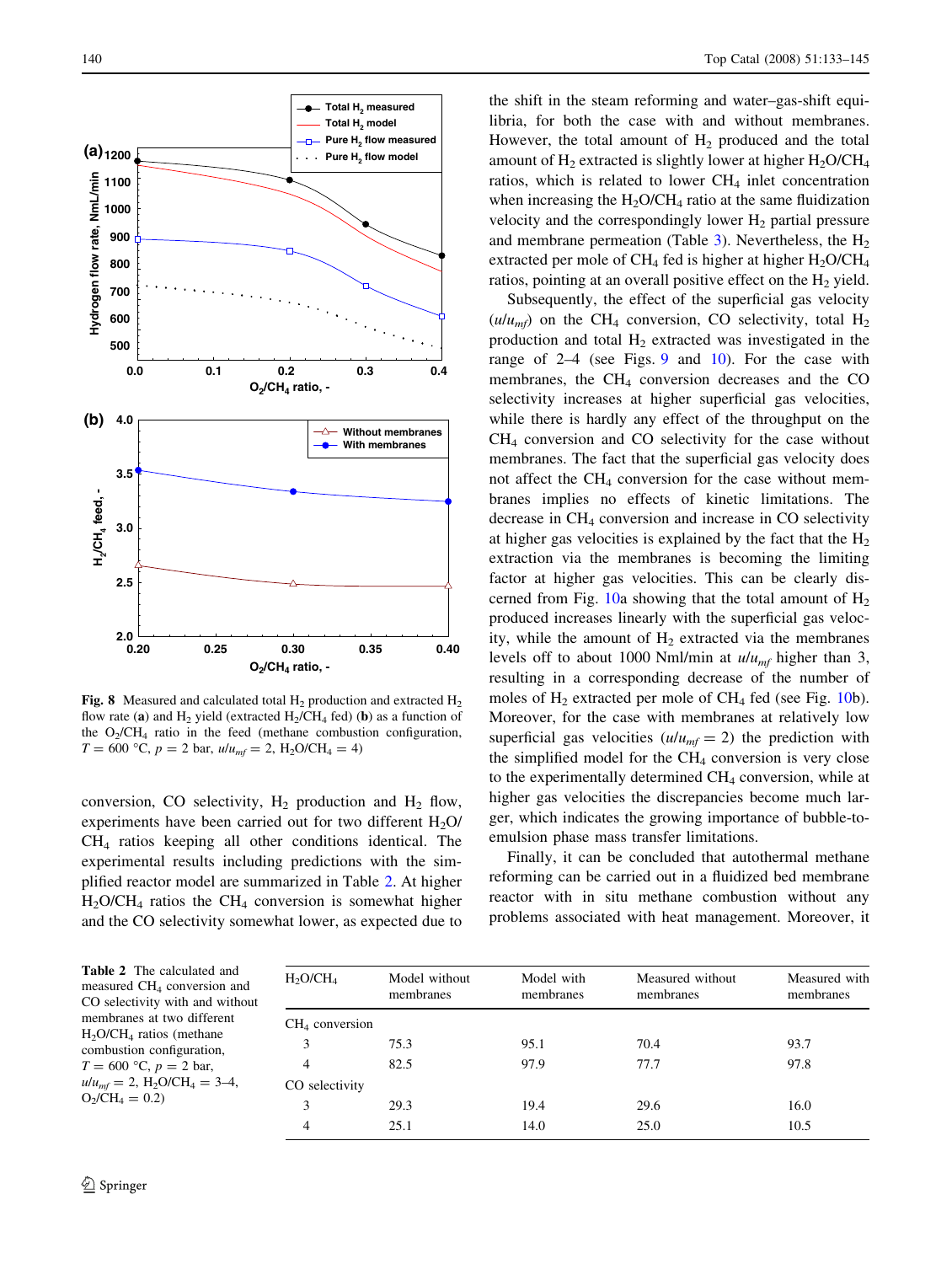<span id="page-8-0"></span>**Table 3** Total  $H_2$  production and extracted  $H_2$  flow rate in membrane reactor and  $H_2$  yield ( $H_2$  extracted/CH<sub>4</sub> fed) at two different  $H_2O/CH_4$ ratios (methane combustion configuration,  $T = 600 \degree C$ ,  $p = 2$  bar,  $u/u_{mf} = 2$ , O<sub>2</sub>/CH<sub>4</sub> = 0.2)

| H <sub>2</sub> O/CH <sub>4</sub> | Total H <sub>2</sub><br>measured | Total $H2$<br>calculated | Extracted H <sub>2</sub><br>measured | Extracted H <sub>2</sub><br>calculated |
|----------------------------------|----------------------------------|--------------------------|--------------------------------------|----------------------------------------|
| $H2$ flow rate (NmL/min)         |                                  |                          |                                      |                                        |
| 3                                | 1225                             | 1191                     | 871                                  | 771                                    |
| 4                                | 1092                             | 1046                     | 860                                  | 691                                    |
| $H_2O/CH_4$                      | Without                          | membranes                |                                      | With<br>membranes                      |
| $H2$ yield                       |                                  |                          |                                      |                                        |
| 3                                | 2.41                             |                          | 3.34                                 |                                        |
| 4                                | 2.66                             |                          | 3.53                                 |                                        |



Fig. 9 Measured and calculated  $CH<sub>4</sub>$  conversion (a) and CO selectivity (b) as a function of the relative superficial gas velocity  $(u/u<sub>mf</sub>)$  with and without membranes (methane combustion configuration,  $T = 600 \degree C$ ,  $p = 2$  bar,  $u/u_{mf} = 2-4$ ,  $H_2O/CH_4 = 4$ ,  $O_2$ /CH<sub>4</sub> = 0.2)

was demonstrated that at relatively low fluidization velocities ( $u/u_{mf} \sim 2$ ), the membrane permeation rate is the limiting factor in the production rate of ultra-pure  $H_2$ ,



Fig. 10 Measured and calculated total  $H_2$  production and extracted  $H_2$  flow rate (a) and  $H_2$  yield (extracted  $H_2/CH_4$  fed) (b) as a function of the relative superficial gas velocity  $(u/u_{m}f)$  (methane combustion configuration,  $T = 600$  °C,  $p = 2$  bar,  $u/u_{mf} = 2$ , H<sub>2</sub>O/CH<sub>4</sub> = 4,  $O_2$ /CH<sub>4</sub> = 0.2)

excluding any efficiency losses due to mass transfer limitations from the bed to the membrane surface under these conditions.

#### 4.3 Hydrogen Combustion Configuration

In the hydrogen combustion configuration, the energy required for the endothermic methane steam reforming is supplied by extracting selectively part of the produced  $H_2$ via a U-shaped Pd-membrane immersed in the fluidized bed and combusting the permeated hydrogen with air inside this membrane (also referred to as oxidative sweeping). Note that the Pd layer on the inside of the membrane can act as a catalyst for the hydrogen combustion. First, experiments were carried out to verify the extent of hydrogen combustion inside the U-shaped membranes. Subsequently, the associated temperature increase at the membrane surface due to the hydrogen combustion is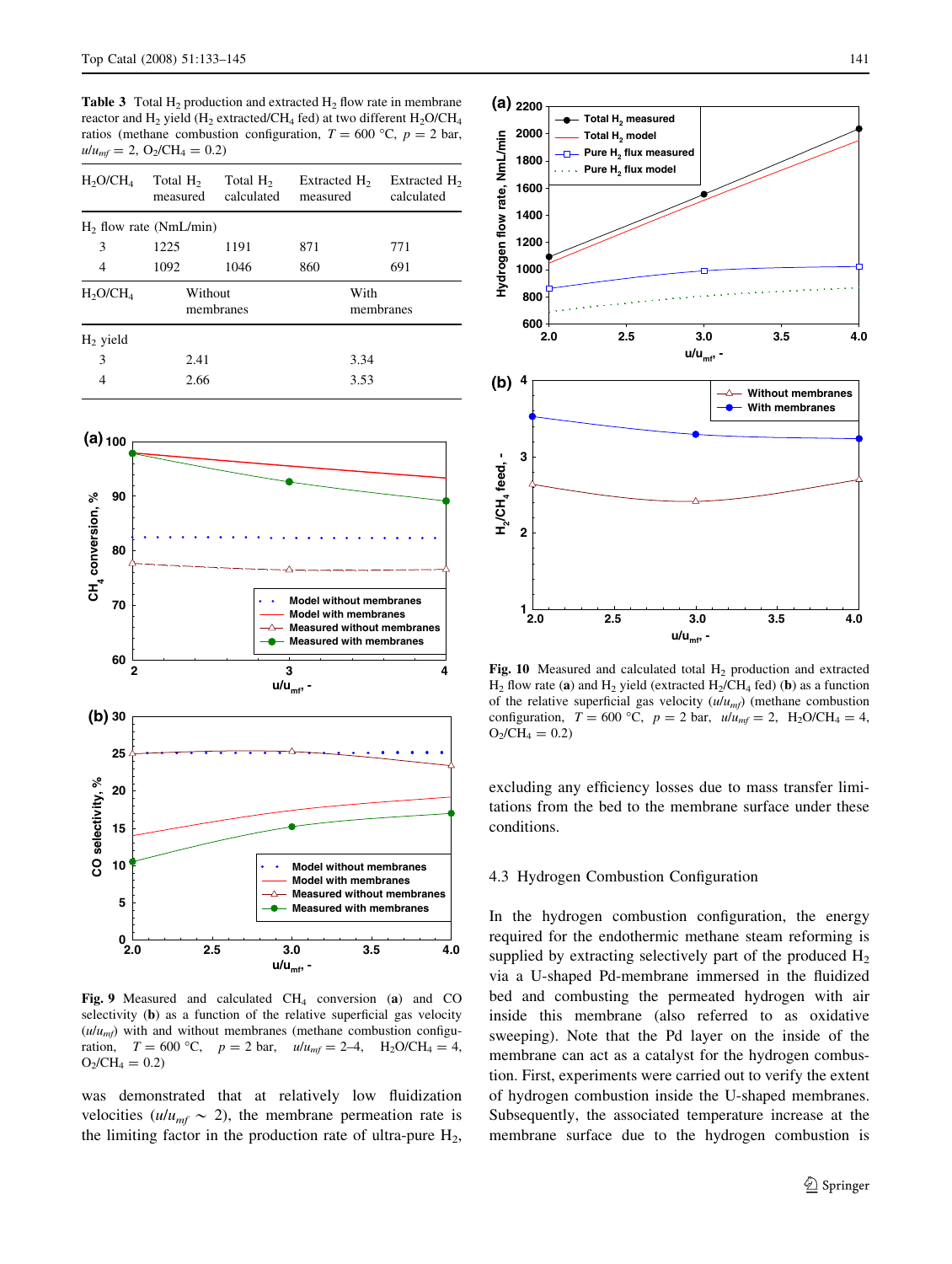

Fig. 11 Hydrogen flow rate permeated through the U-shaped membrane as a function of the inert sweep gas flow rate

discussed. Finally, the results of the reactor tests for the hydrogen combustion configuration are described.

## 4.3.1 Hydrogen Combustion

First, the minimum sweep gas flow rate (using an inert sweep gas:  $99.95\%$  pure N<sub>2</sub>) required to reach the maximum hydrogen flow through the U-shaped membrane has been experimentally determined. The experimental results have been summarized in Fig. 11, showing that the permeated hydrogen flow levels off above about 4.5 NL/min for all conditions investigated. This sweep gas flow rate was used in subsequent experiments.

Subsequently, the oxygen concentration in the sweep gas was increased and the  $O_2$  and  $H_2$  conversion was determined. The results for the  $H<sub>2</sub>$  flow rate permeated and converted in the U-shape membrane as well as the extent of the  $O_2$  conversion is shown in Figs. 12 and [13](#page-10-0) for two different  $H_2$  concentration levels in the feed (5 and 35%  $H_2$ ) at the retentate side) as a function of the relative amount of  $O<sub>2</sub>$  in the sweep gas that is required to combust the permeated H<sub>2</sub> (i.e.  $O_2/0.5$  H<sub>2</sub> = 1 corresponds to complete conversion of both permeated  $H_2$  and  $O_2$  fed). These figures show that a ratio of  $O_2/0.5$  H<sub>2</sub> of about 1.8 is required to achieve full conversion of the permeated  $H_2$ , while at  $O_2/0.5$  H<sub>2</sub> = 1 only 78% of the permeated H<sub>2</sub> is converted (for the case of 5%  $H_2$  in the feed to the fluidized bed). When kinetic limitations and/or radial diffusion limitations inside the U-shaped membrane could be reduced, the sweep gas flow rate could in principle be reduced. At higher  $H_2$  content in the feed and thus higher  $H_2$  permeation flow rates, the ratio  $O_2/0.5$  H<sub>2</sub> required for complete  $H<sub>2</sub>$  conversion actually decreases (1.6 for 35%  $H<sub>2</sub>$ 



Fig. 12 Results in case of oxidative sweeping for a feed of 5%  $H_2$  at 500 °C ( $p = 3$  bar, sweep gas flow rate = 4.5 NL/min)

concentration in the feed), which is most likely related to an increase in the surface temperature (see next section). Concluding, provided that sufficient  $O_2$  is fed to the permeate side of the U-shaped membrane, all the permeated  $H<sub>2</sub>$  can be combusted completely, without the requirement of (additional) special catalysts.

#### 4.3.2 Temperature Increase

The combustion of hydrogen inside the U-shaped membrane produces a large amount of energy, which needs to be transferred to the fluidized bed where the endothermic steam reforming of methane is taking place. The temperature increase over the sweep gas side of the membrane has been measured with a thermocouple and has been compared with the calculated maximum temperature increase when all the permeated hydrogen is combusted on the permeate side of the membrane and no energy is transferred back to the fluidized bed (see Table [4\)](#page-10-0). It can be seen that in the case with the  $35\%$  H<sub>2</sub> in the feed and complete combustion of the  $H_2$  in the U-shaped membrane, the adiabatic temperature rise is equal to 265  $\degree$ C, while the measured temperature increase at the outlet of the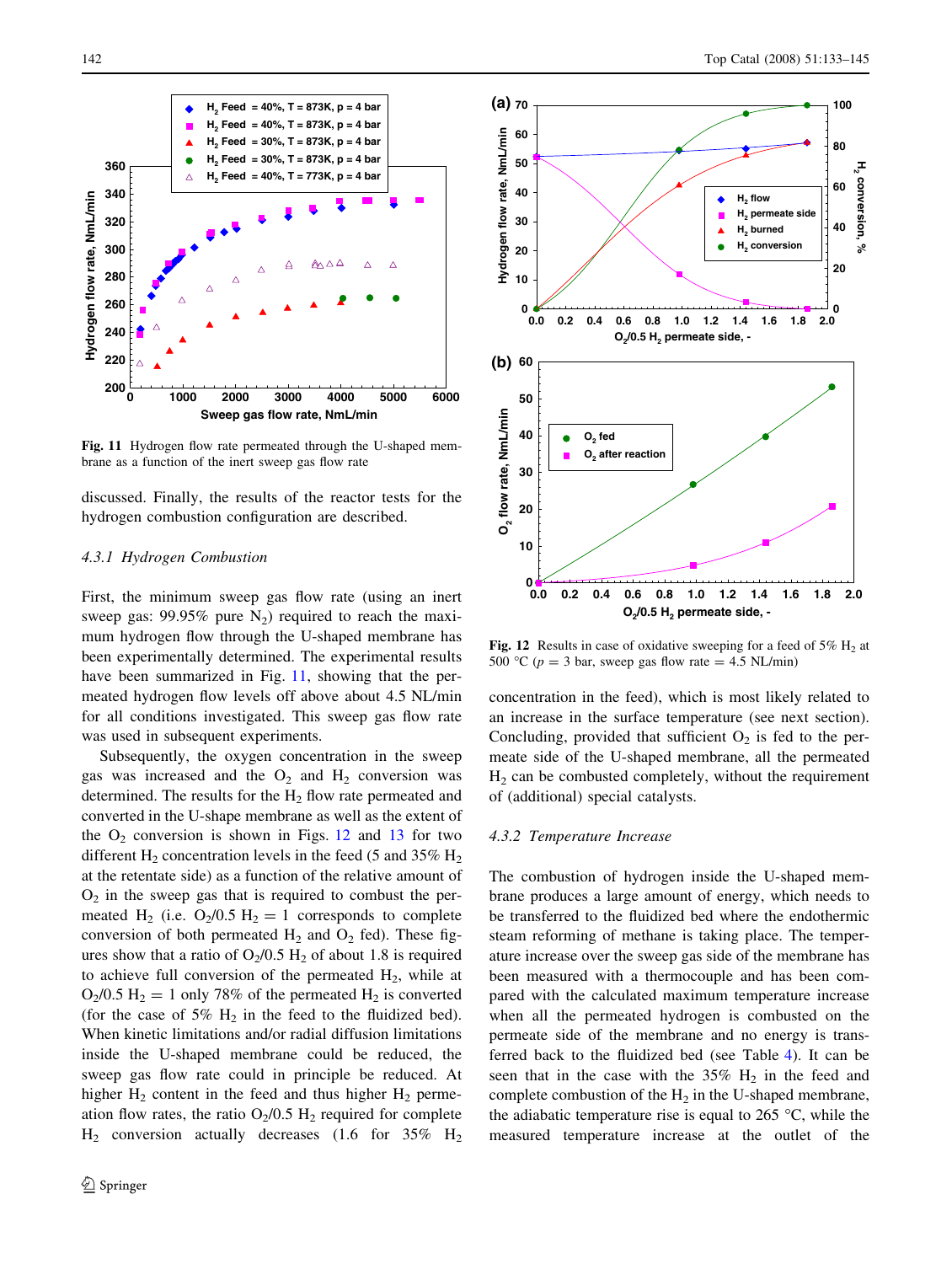<span id="page-10-0"></span>

Fig. 13 Results in case of oxidative sweeping for a feed of  $35\%$  H<sub>2</sub> at 500 °C ( $p = 3$  bar, sweep gas flow rate = 4.5 NL/min)

membrane is only 39  $^{\circ}$ C. This confirms that indeed most of the heat  $($ >85%) is transferred to the fluidized bed. From these experiments, the overall heat transfer coefficient from the membrane to the fluidized bed can be estimated at 550– 600 W  $m^{-2}$  K<sup>-1</sup>, which is indeed much higher than could possibly have been achieved in a packed bed membrane reactor.

#### 4.3.3 Reaction Tests

The technical feasibility of the hydrogen combustion concept was tested with reactive mixtures using the following sequence in the experiments: 1) reaction without membranes; 2) reaction with dead-end and U-shaped membranes using inert  $N_2$  as sweep gas, and 3) reaction with dead-end and U-shaped membranes and oxidative sweep gas (air diluted with  $N_2$ ). Also in these experiments,  $N_2$  was used as a reference inert gas to check the overall mass balance. In Table  $5$  the effect of the extraction of  $H_2$ with both dead-end and U-shaped membranes and the combustion of  $H_2$  at the permeate side of the membrane on the CH<sub>4</sub> conversion, CO selectivity, total  $H_2$  production and extracted  $H_2$  flow is presented. The insertion of the dead-end and U-shaped membranes with inert sweep gas

Table 4 Measured temperature increase over the sweep gas as a function of the oxygen concentration in the sweep gas (air diluted with  $N_2$ ) compared with the calculated adiabatic temperature rise in case of no heat exchange with the fluidized bed

| $O_2/(0.5 H_2)$ ratio                                                                         | $\Delta T_{\text{measured}}$ (°C) | $\Delta T_{\rm ad}$ (°C) |
|-----------------------------------------------------------------------------------------------|-----------------------------------|--------------------------|
| 5% H <sub>2</sub> in feed, $T = 500$ °C, $p = 3$ bar,<br>sweep gas flow rate $= 4.5$ NmL/min  |                                   |                          |
| 0.00                                                                                          |                                   |                          |
| 0.97                                                                                          | 5.1                               | 80.3                     |
| 1.44                                                                                          | 7.1                               | 80.1                     |
| 1.85                                                                                          | 8.0                               | 81.6                     |
| 35% H <sub>2</sub> in feed, $T = 500$ °C, $p = 3$ bar,<br>sweep gas flow rate $= 4.5$ NmL/min |                                   |                          |
| 0.00                                                                                          |                                   |                          |
| 0.83                                                                                          | 17.7                              | 268.6                    |
| 1.16                                                                                          | 30.8                              | 270.0                    |
| 1.51                                                                                          | 38.4                              | 265.5                    |
| 1.63                                                                                          | 39.2                              | 265.2                    |

results in a higher  $CH<sub>4</sub>$  conversion, lower CO selectivity and higher  $H_2$  production due to the shift in the steam reforming and water–gas-shift reactions. Interestingly, when using oxidative sweeping in the U-shaped membranes, the performance further improves (even higher  $CH<sub>4</sub>$ conversion, lower CO selectivity and higher  $H_2$  production and  $H_2$  extraction and higher  $H_2$  yield). This is attributed to the higher membrane temperature as a result of the hydrogen combustion in case of oxidative sweeping, increasing the membrane permeability.

The effect of the  $H_2O/CH_4$  ratio on the reactor performance when using oxidative sweeping in the U-shaped membrane is investigated. The results are summarized in Table  $6$ , showing that the CH<sub>4</sub> conversion increases and the CO selectivity decreases from with increasing  $H_2O$ CH4 ratio, due to the shift in the steam reforming and water–gas-shift reactions. From Table [6](#page-11-0) it can be discerned that the membrane reactor gives an increase in the  $CH<sub>4</sub>$ conversion of 76% at H<sub>2</sub>O/CH<sub>4</sub> ratio = 3 and 69% at H<sub>2</sub>O/  $CH<sub>4</sub>$  ratio = 4, while the CO selectivity decreases with 38% at H<sub>2</sub>O/CH<sub>4</sub> ratio = 3 and with 46% at H<sub>2</sub>O/CH<sub>4</sub> ratio  $= 4$ , in comparison to a reactor without membranes. Despite the higher conversion and lower CO selectivity, the hydrogen production only slightly increases (see Table [7](#page-11-0)), since the additional shift is counterbalanced by the higher dilution of the feed at higher steam ratios.

Finally, it can be concluded that overall autothermal steam reforming can also be carried out in a fluidized bed membrane reactor with hydrogen combustion without any problems associated with heat management. It has been shown that it is possible to combust the permeated hydrogen inside the Pd membrane (without additional catalyst) and to transfer the energy produced back to the fluidized bed.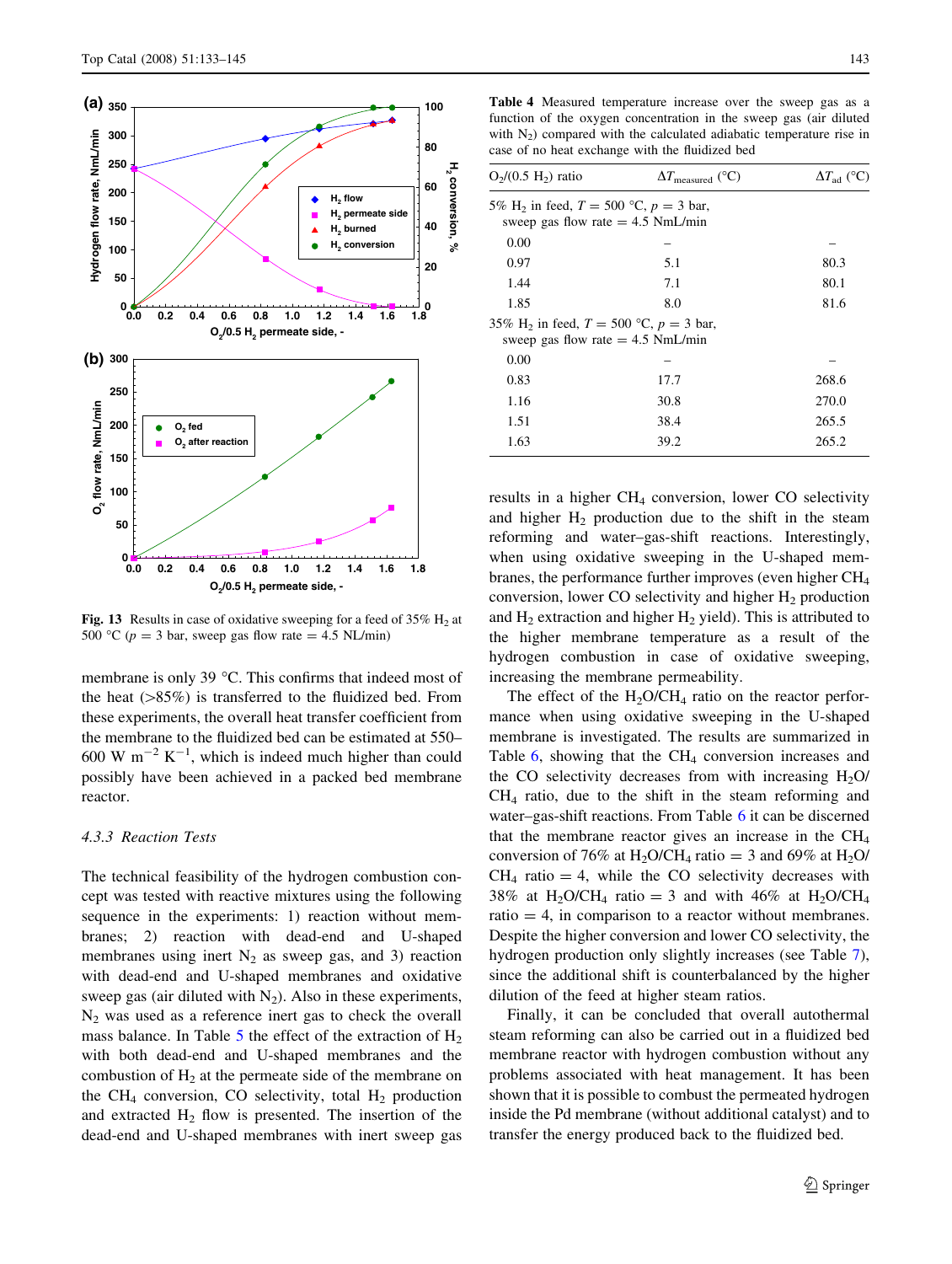<span id="page-11-0"></span>Table 5 Effect of H<sub>2</sub> combustion on the CH<sub>4</sub> conversion, CO selectivity, total H<sub>2</sub> production and extracted H<sub>2</sub> flow rate, and H<sub>2</sub> yield (H<sub>2</sub> extracted/CH<sub>4</sub> fed) (hydrogen combustion configuration,  $T = 500 \degree C$ ,  $p = 2$  bar, N<sub>2</sub>/CH<sub>4</sub> = 2, H<sub>2</sub>O/CH<sub>4</sub> = 4)

| Experimental<br>step | $CH_4$<br>conversion | CO<br>selectivity | $H_2$ production<br>(NmL/min) | $H_2$ flow<br>(NmL/min) | $H_2$ /C $H_4$<br>feed |
|----------------------|----------------------|-------------------|-------------------------------|-------------------------|------------------------|
|                      | 43.9                 | 11.85             | 583                           | 500                     | 1.76                   |
| 2                    | 68.5                 | 6.52              | 888                           | 661                     | 2.70                   |
| 3                    | 74.6                 | 6.44              | 958                           | 749                     | 2.92                   |

Table 6  $CH<sub>4</sub>$  conversion and CO selectivity with and without membranes for two different  $H_2O/CH_4$  feed ratios (hydrogen combustion configuration,  $T = 500$  °C,  $p = 3$  bar, N<sub>2</sub>/CH<sub>4</sub> = 2)

| H <sub>2</sub> O/CH <sub>4</sub> | With membranes       |                   | Without membranes             |                   |
|----------------------------------|----------------------|-------------------|-------------------------------|-------------------|
|                                  | $CH_4$<br>conversion | CO<br>selectivity | CH <sub>4</sub><br>conversion | CO<br>selectivity |
|                                  | 63.3                 | 8.2               | 35.8                          | 13.3              |
|                                  | 74.2                 | 64                | 43.9                          | 11.9              |

Table 7  $H_2$  production and flow rates through the membranes (hydrogen combustion configuration,  $T = 500$  °C,  $p = 3$  bar,  $N_2/CH_4 = 2$ ,  $u/u_{mf} = 2$ )

|                                         | H <sub>2</sub> O/<br>$CH4 = 3$ | H <sub>2</sub> O/<br>$CH4 = 4$ |
|-----------------------------------------|--------------------------------|--------------------------------|
| Total $H_2$ production (NmL/min)        | 869                            | 887                            |
| Total $H_2$ flow (NmL/min)              | 652                            | 660                            |
| $H2$ flow dead end membranes (NmL/min)  | 526                            | 530                            |
| $H2$ flow U shape membranes (NmL/min)   | 126                            | 130                            |
| Total $H_2$ flow/total $H_2$ production | 75.0                           | 74.4                           |
|                                         |                                |                                |

## 5 Conclusions

The technical feasibility of two fluidized bed membrane reactor concepts for the autothermal reforming of methane with integrated  $CO<sub>2</sub>$  capture (referred to as the methane combustion and hydrogen combustion configuration) has been demonstrated experimentally. With both membrane reactor concepts, methane conversions beyond equilibrium conversions limiting conventional reactors can be achieved, while simultaneously ultra-pure hydrogen is recovered directly. A more detailed comparison of the performance of the two proposed reactor concepts is carried out with a simulation study and is presented in the second part of this work.

Acknowledgements The authors are grateful to the Dutch Ministry of Economic affairs for financial support of this work in the EOS program (project EOSLT05010).

Open Access This article is distributed under the terms of the Creative Commons Attribution Noncommercial License which permits any noncommercial use, distribution, and reproduction in any medium, provided the original author(s) and source are credited.

#### References

- 1. Rostrup-Nielsen JR (1984) Catalytic steam reforming. In: Anderson JR, Boudart M (eds) Catalysis science and technology, vol 5. Springer, Berlin
- 2. Rostrup-Nielsen JR (2002) Syngas in perspective. Catal Today 71(3–4):243–247
- 3. Adris AM, Elnashaie SSEH, Hughes R (1991) Fluidized bed membrane reactor for the steam reforming of methane. Can J Chem Eng 69(5):1061–1070
- 4. Kikuchi E (1995) Palladium/ceramic membranes for selective hydrogen permeation and their application to membrane reactor. Catal Today 25(3–4):333–337
- 5. Oklany JS, Hou K, Hughes R (1998) A simulative comparison of dense and microporous membrane reactors for the steam reforming of methane. Appl Catal A: Gen 170:13–22
- 6. Shu J, Grandjean BPA, Kaliaguine S (1994) Methane steam reforming in asymmetric Pd- and Pd-Ag/porous SS membrane reactors. Appl Catal A: Gen 119:305–325
- 7. Gallucci F, Paturzo L, Fama` A, Basile A (2004) Experimental study of the methane steam reforming reaction in a dense Pd/Ag membrane reactor. Ind Eng Chem Res 43:928–933
- 8. Kikuchi E, Uemiya S, Matsuda T (1991) Hydrogen Production from methane steam reforming assisted by use of membrane reactor. Stud Surf Sci Catal 61:509
- 9. Chai M, Machida M, Eguchi K, Arai H (1993) Promotion of methane steam reforming using tuthenium-dispersed microporous alumina membrane reactor. Chem Lett 41
- 10. Nam SW, Yoon SP, Ha HY, Hong S-A, Maganyuk AP (2000) Methane steam reforming in a Pd-Ru membrane reactor. Korean J Chem Eng 17(3):288
- 11. Jarosch K, de Lasa HI (1999) Novel riser simulator for methane reforming using high temperature membranes. Chem Eng Sci 54:1455
- 12. Gallucci F, Paturzo L, Basile A (2004) A simulation study of the steam reforming of methane in a dense tubular membrane reactor. Int J Hydrogen Energy 29:611–617
- 13. Hoang DL, Chan SH (2004) Modeling of a catalytic autothermal methane reformer for fuel cell applications. Appl Catal A: Gen 268(1–2):207–216
- 14. Lattner JR, Harold MP (2004) Comparison of conventional and membrane reactor fuel processors for hydrocarbon-based PEM fuel cell systems. Int J Hydrogen Energy 29(4):393–417
- 15. Patil CS, van Sint Annaland M, Kuipers JAM (2007) Fluidised bed membrane reactor for ultrapure hydrogen production via methane steam reforming: Experimental demonstration and model validation. Chem Eng Sci 62(11):2989–3007
- 16. Tiemersma TP, Patil CS, van Sint Annaland M, Kuipers JAM (2006) Modelling of packed bed membrane reactors for autothermal production of ultrapure hydrogen. Chem Eng Sci 61(5):1602–1616
- 17. De Smet CRH, de Croon MHJM, Berger RJ, Marin GB, Schouten JC (2001) Design of adiabatic fixed-bed reactors for the partial oxidation of methane to synthesis gas, application to production